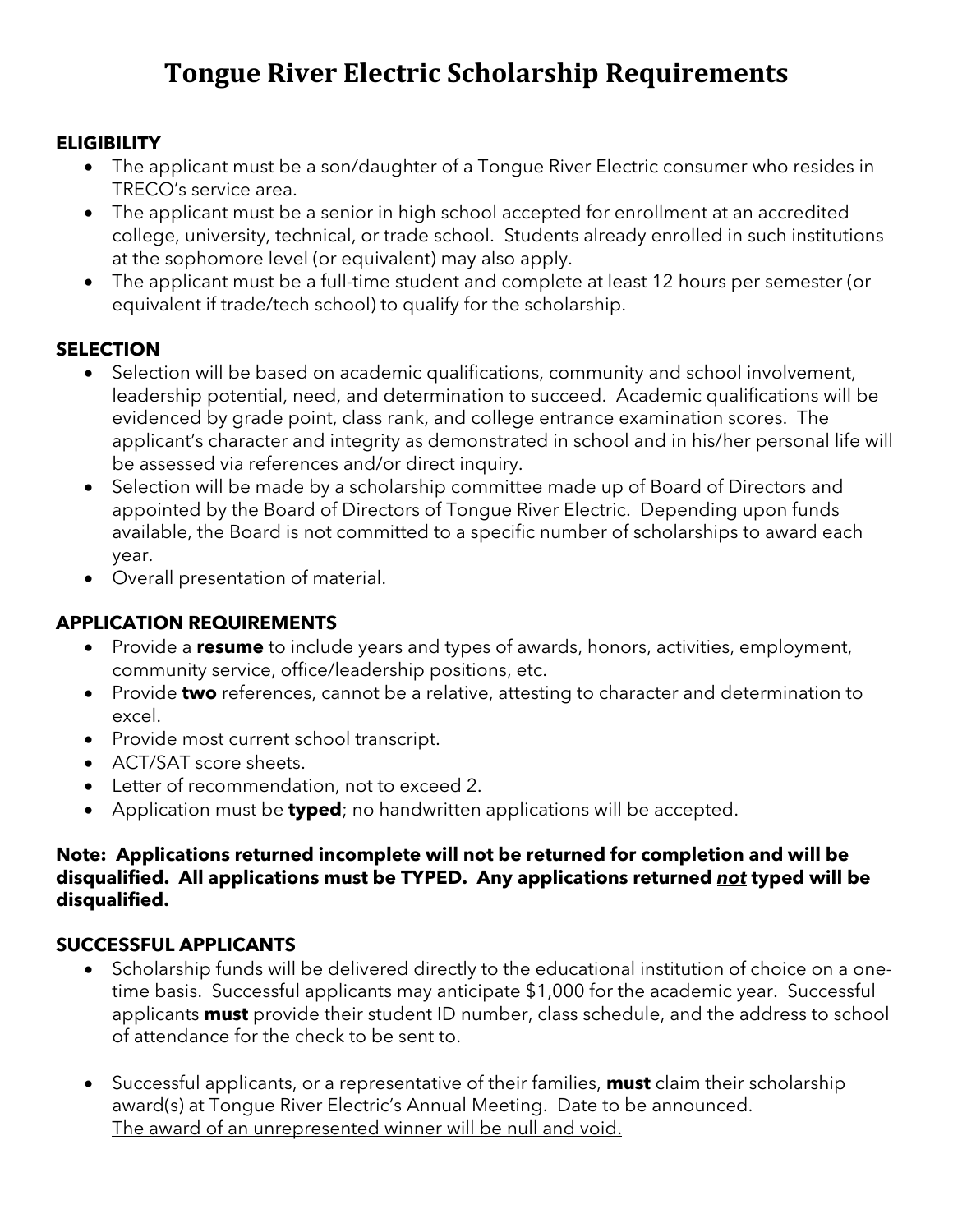### **Use this brief check list:**

- [ ] 1. Complete the attached application. TYPED.
- [ ] 2. Provide a copy of your most current academic transcript and ACT/SAT score sheets.
- [ ] 3. Resume
- [ ] 4. Provide letter of recommendation and two references.
- [ ] 5. Deliver or mail to Tongue River Electric Cooperative no later than January , 2023.

Tongue River Electric Attn: Scholarships PO Box 138 Ashland MT 59003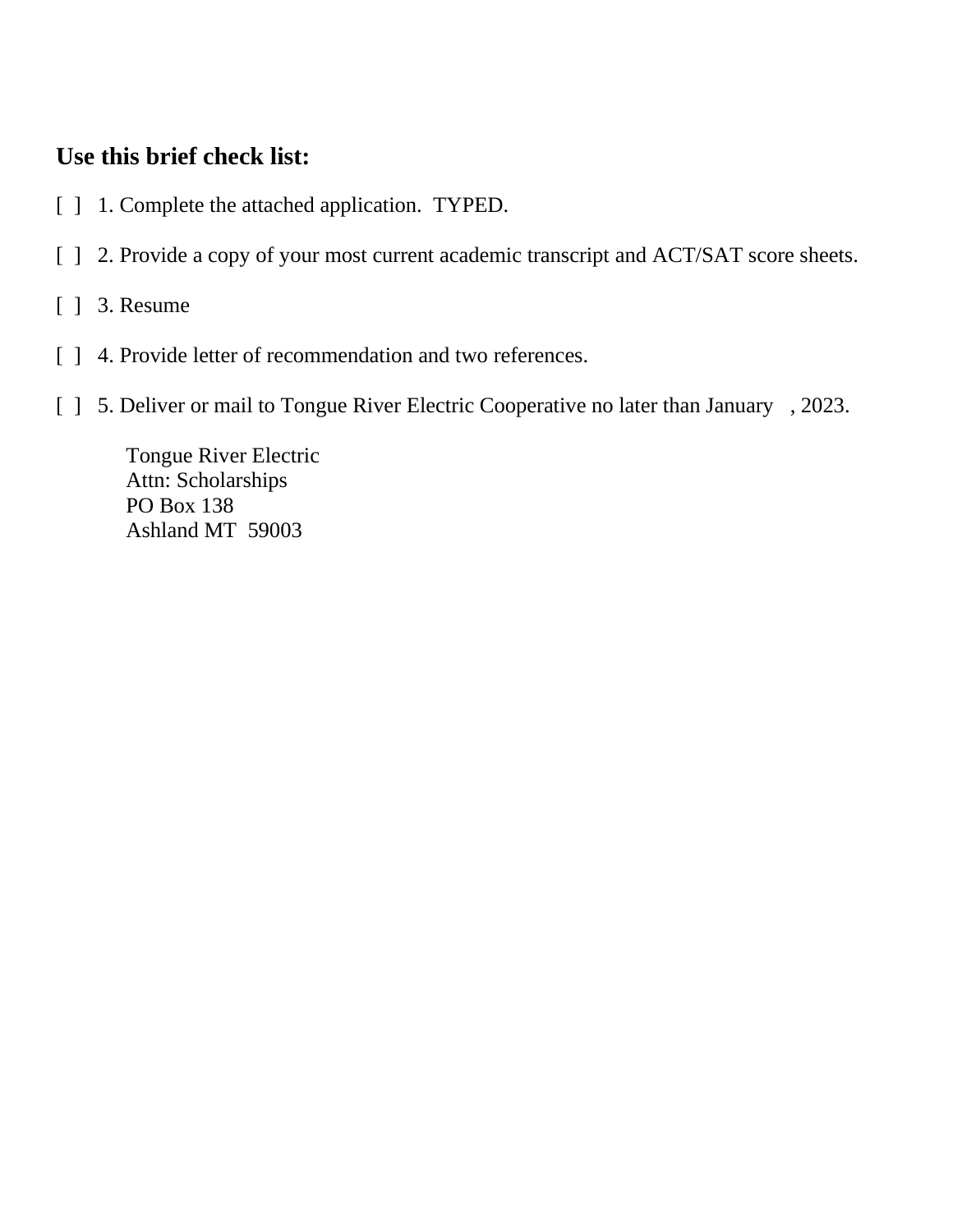# **Tongue River Electric Scholarship Application**

| <b>General Information</b>                                                                                                                                                                                                     |
|--------------------------------------------------------------------------------------------------------------------------------------------------------------------------------------------------------------------------------|
|                                                                                                                                                                                                                                |
|                                                                                                                                                                                                                                |
| $Phone \qquad )$                                                                                                                                                                                                               |
|                                                                                                                                                                                                                                |
|                                                                                                                                                                                                                                |
| Parent(s) Names                                                                                                                                                                                                                |
|                                                                                                                                                                                                                                |
|                                                                                                                                                                                                                                |
| High School Attended Fight School Attended Fight School Attended Fight School Attended Fight School Attended Fight School Attended Fight School Attended Fight School Attended Fight School Attended Fight School Attended Fig |
|                                                                                                                                                                                                                                |
| <b>Academic Information</b>                                                                                                                                                                                                    |
|                                                                                                                                                                                                                                |
| High School Class Rank _______ Number in graduation class ______                                                                                                                                                               |
| Provide the following information for the test you took:                                                                                                                                                                       |
| Composite ACT score<br>percentile rank                                                                                                                                                                                         |
| Composite SAT score _____________ percentile rank ________                                                                                                                                                                     |
|                                                                                                                                                                                                                                |
|                                                                                                                                                                                                                                |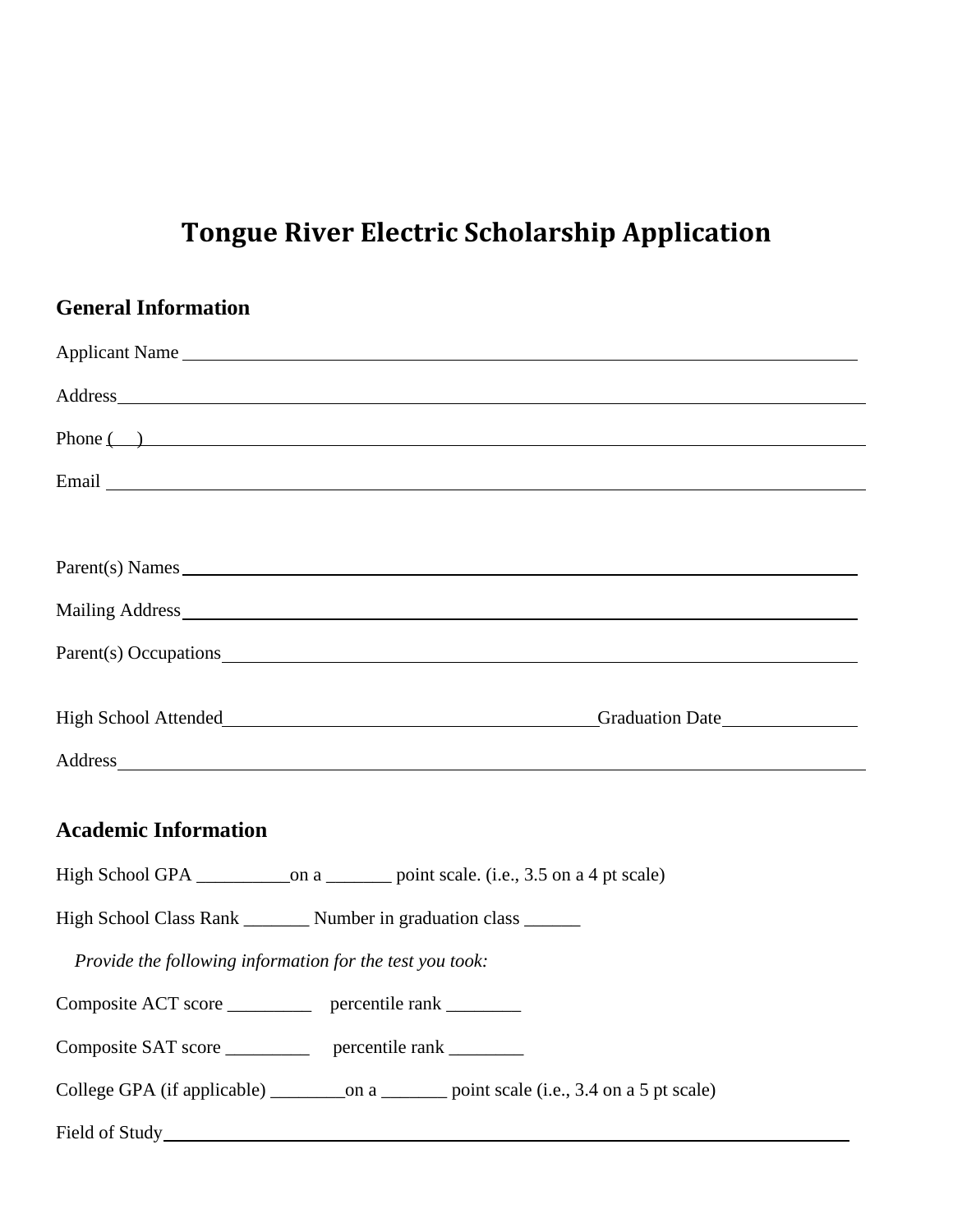Projected graduation date https://www.archive.com/

#### **Financial Information**

How is your education being funded?

Do you, or will you work during the school year to support your education? What do you expect to do?

#### **Self-Analysis**

Briefly summarize your professional goals.

What things do you feel you do very well?

What do you feel is especially difficult for you?

Where do you see yourself in five years? In ten years?